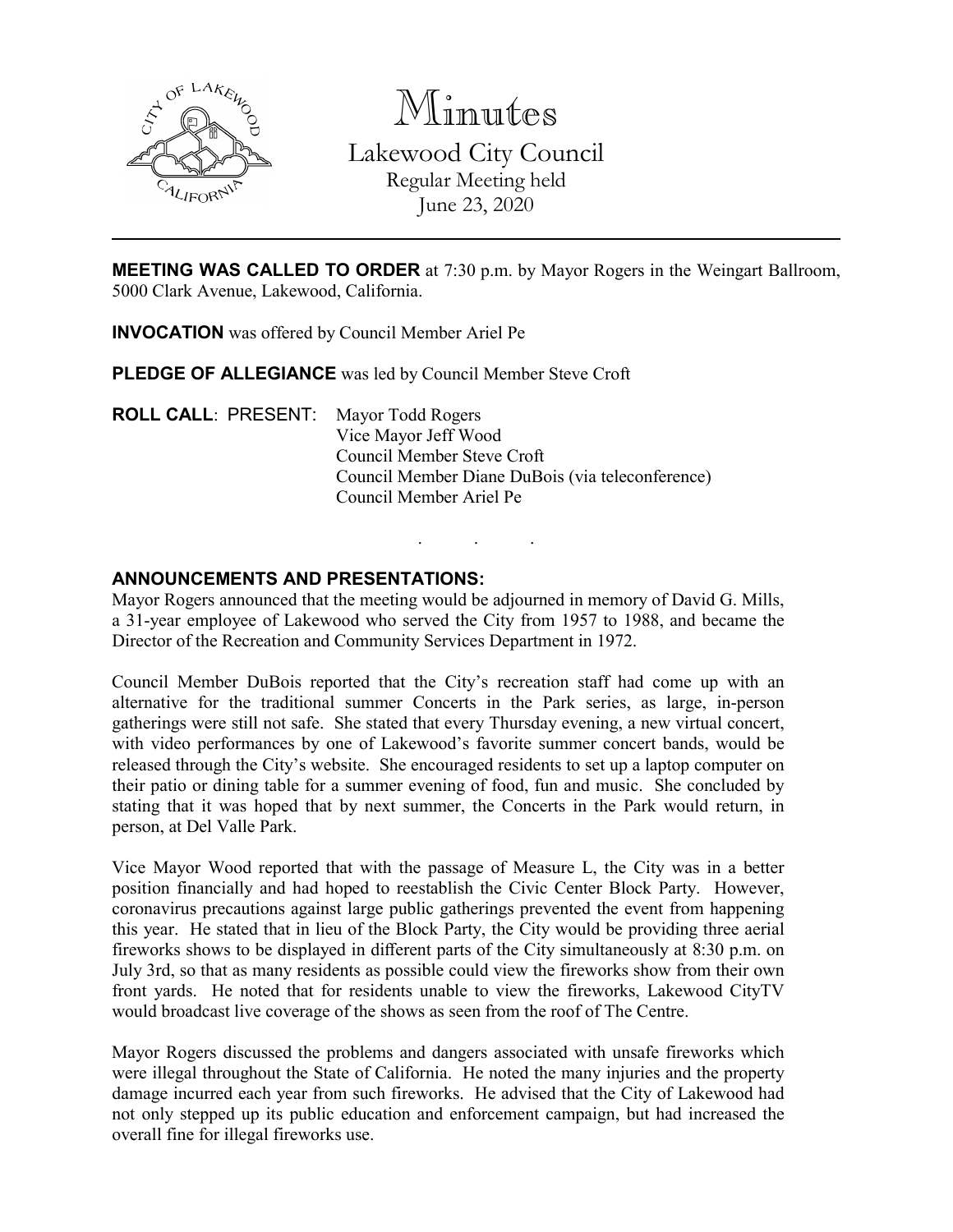City Council Minutes June 23, 2020 Page 2

## **ROUTINE ITEMS:**

VICE MAYOR WOOD MOVED AND COUNCIL MEMBER CROFT SECONDED TO APPROVE ROUTINE ITEMS 1 THROUGH 11.

- RI-1 Approval of Minutes of the Meeting held June 9, 2020
- RI-2 Approval of Personnel Transactions
- RI-3 Approval of Registers of Demands
- RI-4 Report of City Council Committees' Activities
- RI-5 Approval of Monthly Report of Investment Transactions May 2020
- RI-6 Approval of Agreement for Memorandum of Understanding with Nestle Waters
- RI-7 Approval of License Agreement with Southern California Edison for Use of Candleverde Park
- RI-8 RESOLUTION NO. 2020-33; A RESOLUTION OF THE CITY COUNCIL OF THE CITY OF LAKEWOOD AUTHORIZING APPLICATION FOR, AND RECEIPT OF, LOCAL GOVERNMENT PLANNING SUPPORT GRANT PROGRAM FUNDS
- RI-9 Authorization to Purchase Electronic Vehicle Station Replacement
- RI-10 RESOLUTION NO. 2020-34; A RESOLUTION OF THE CITY COUNCIL OF THE CITY OF LAKEWOOD ADOPTING A LIST OF PROJECTS FOR FISCAL YEAR 2020-21 FUNDED BY SB 1: THE ROAD REPAIR AND ACCOUNTABILITY ACT OF 2017
- RI-11 RESOLUTION NO. 2020-35; A RESOLUTION OF THE CITY COUNCIL OF THE CITY OF LAKEWOOD EXTENDING A LOCAL EMERGENCY DUE TO THE COVID-19 VIRUS

UPON ROLL CALL VOTE, THE MOTION WAS APPROVED:

AYES: COUNCIL MEMBERS: Croft, DuBois, Wood, Pe and Rogers NAYS: COUNCIL MEMBERS: None

# **1.1 • RESOLUTION NO. 2020-36; ESTABLISH RESIDENTIAL REFUSE RATES FOR FISCAL YEAR 2020-21**

. . .

Director of Finance and Administrative Services, Jose Gomez, gave a report based on the memo in the agenda and stated that in accordance with State law, the City had notified every resident, in writing, regarding proposed adjustments in refuse collection and disposal fees, including the City Council public hearing date.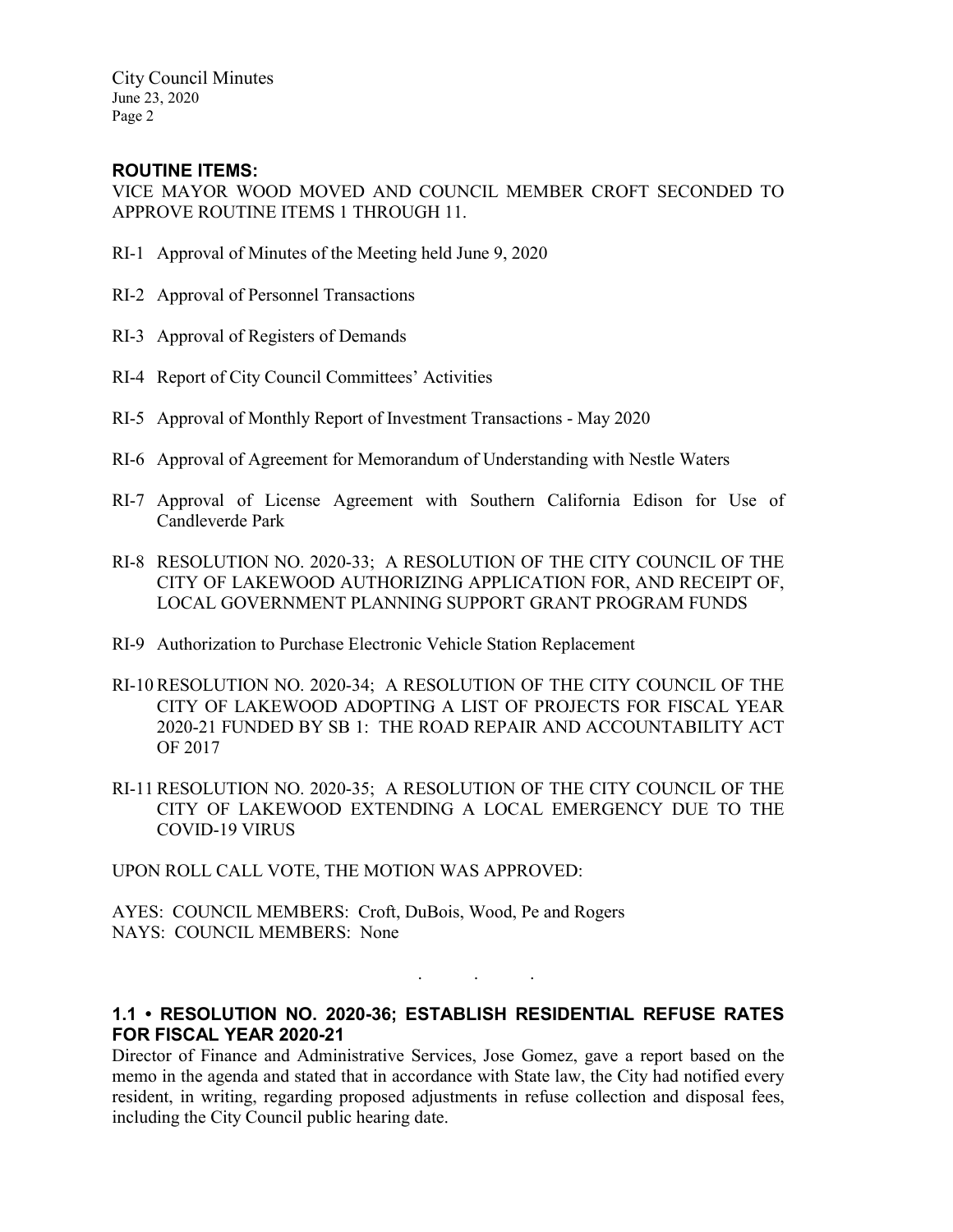## **1.1 • RESOLUTION NO. 2020-36; ESTABLISH RESIDENTIAL REFUSE RATES FOR FISCAL YEAR 2020-21** - Continued

He reported that the Environmental Management Committee had met to review the proposed rate change based on current consumer price index trends, cost history and new program implementation costs, as well as a comparison of the amount collected to actual costs, and recommended a proposed 5.3% rate increase. The increase would be \$1.14 per month, raising the monthly rate from \$21.56 to \$22.70 per month. He stated that staff had received two written protests regarding the proposed rate increase. It was the recommendation of staff and the Committee that the City Council hold a public hearing and adopt the proposed resolution to enact the adjustment to refuse rates.

Responding to a question from Mayor Rogers, Mr. Gomez stated that if the City were to absorb the increase and not pass the amount on to the residents, the cost to the City would be between \$300,000 and \$350,000 annually.

Vice Mayor Wood inquired of staff whether information was routinely provided to residents about the special programs and discounts available to them, especially senior residents. Mr. Gomez responded by stating that outreach notices were provided and that staff had specifically reached out to the author of the protest to offer assistance through the City, other utilities and local non-profit organizations.

Steve Skolnik, for the City Attorney, advised that as the legal threshold for protests was fifty percent of parcel holders within the service area, the City Council could consider the item at this time.

Mayor Rogers opened the public hearing at 7:50 p.m. and called for anyone in the audience wishing to address the City Council on this matter.

Arthur Pinette, Lakewood, addressed the City Council regarding the trash generated by the homeless persons camping along the San Gabriel River bed and suggested the City consider placing a trash receptacle nearby for their use in order to keep the trash from being swept into the river.

Lisa Rapp, Director of Public Works, confirmed that the proposed increase was to cover an increase in the cost of the refuse collection contract.

RESOLUTION NO. 2020-36; A RESOLUTION OF THE CITY COUNCIL OF THE CITY OF LAKEWOOD TO ESTABLISH RESIDENTIAL REFUSE RATES FOR FISCAL YEAR 2020-21

COUNCIL MEMBER CROFT MOVED AND MAYOR ROGERS SECONDED TO CLOSE THE PUBLIC HEARING AND ADOPT RESOLUTION NO. 2020-36. UPON ROLL CALL VOTE, THE MOTION WAS APPROVED:

. . .

AYES: COUNCIL MEMBERS: Croft, DuBois, Wood, Pe and Rogers NAYS: COUNCIL MEMBERS: None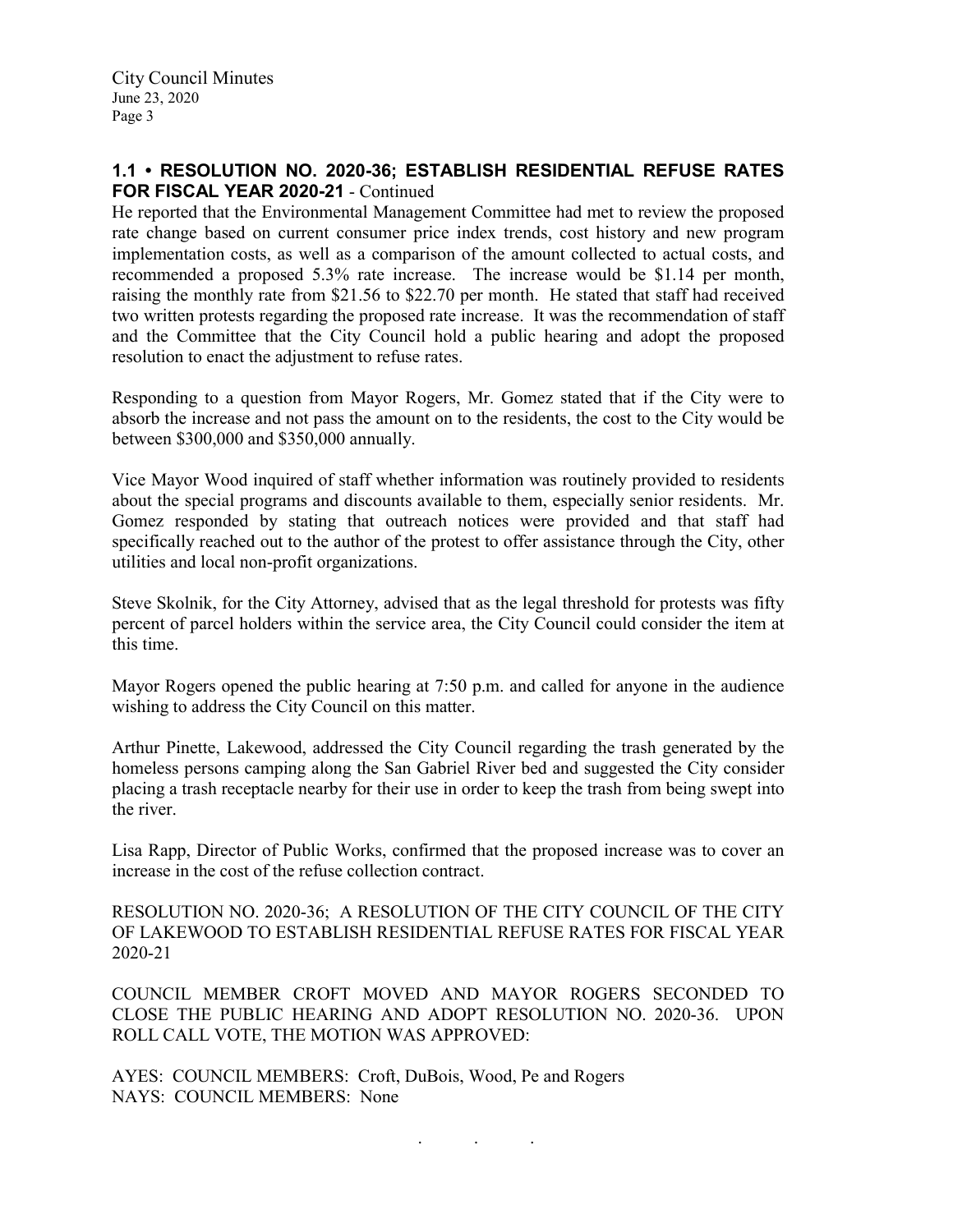# **1.2 • AUTHORIZATION TO NEGOTIATE CONSTRUCTION CONTRACT FOR PUBLIC WORKS CONTRACT NO. 2020-2; ROLLER SHADE IMPROVEMENTS TO THE EXISTING CENTRE AT SYCAMORE PLAZA**

Public Works Director Lisa Rapp made a presentation based on the memo in the agenda and stated that although a bid opening for roller shade improvements at the Centre had been held on June 16th, no bids had been received. She reported that pursuant to the California Public Contract Code, staff was requesting authorization to negotiate a contract for the project. She noted that upon contacting two manufacturer-recommended installers, both had indicated interest in the project but had been unable to meet the bid process requirements due to pandemic-related issues. She stated that quotations would be requested from both installers, and that upon evaluation, the best-priced contractor who could meet the project deadlines would be selected to provide the work within the standard public works contract, with the plans and specifications created for the original bid process used for the work. She advised that there were adequate funds in the Centre Improvements Budget to cover the cost of the project. It was the recommendation of staff that the City Council authorize staff to negotiate Public Works Contract 2020-2 for the Roller Shade Improvements to the Existing Centre at Sycamore Plaza with a project budget of \$65,000; authorize the Mayor to sign the agreement with the successful contractor; and authorize staff to approve a cumulative total of change orders, as necessary, not to exceed \$10,000.

Responding to a question from Vice Mayor Wood, Ms. Rapp stated that the roller shades would be located in the Weingart Ballroom upstairs, and the Oak, Sycamore and Maple rooms downstairs.

Mayor Rogers opened the public hearing at 7:59 p.m. and called for anyone in the audience wishing to address the City Council on this matter. There was no response.

VICE MAYOR WOOD MOVED AND COUNCIL MEMBER PE SECONDED TO APPROVE STAFF'S RECOMMENDATIONS. UPON ROLL CALL VOTE, THE MOTION WAS APPROVED:

AYES: COUNCIL MEMBERS: Croft, DuBois, Wood, Pe and Rogers NAYS: COUNCIL MEMBERS: None

# **3.1 • APPOINTMENTS OF MEASURE L CITIZENS OVERSIGHT COMMITTEE MEMBERS**

. . .

Deputy City Manager Paolo Beltran presented a report based on the memo in the agenda and stated that on May 26, 2020, the City Council had approved a framework for the establishment and composition of the Measure L Citizens Oversight Committee. The seven member committee would include a representative from the Greater Lakewood Chamber of Commerce, a non-profit group representative, a community youth group member, a senior group member, a Neighborhood Watch member, a local business owner or operator and an at-large representative, with a term to commence on July 1, 2020 and end on June 30, 2022. He reported that the Greater Lakewood Chamber of Commerce appointee would be their chairperson, Mr. Brad Crihfield; and the non-profit group representative would be Ms. Cassandra Chase, a Lakewood resident and member of the Lakewood Jaycees. The other appointees were: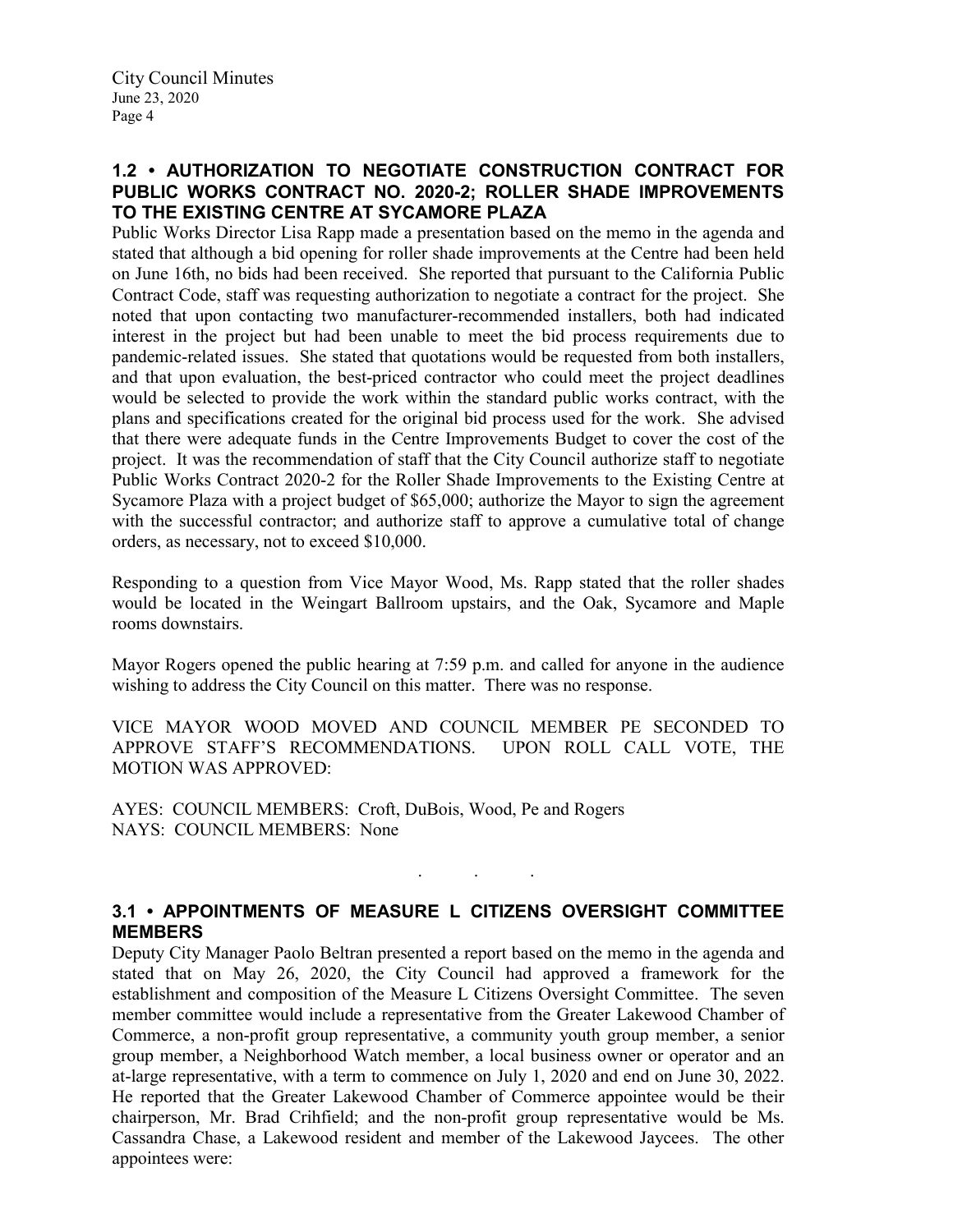# **3.1 • APPOINTMENTS OF MEASURE L CITIZENS OVERSIGHT COMMITTEE MEMBERS** - Continued

Mayor Rogers appointed Mrs. Crystal Jones-Duncan, representing seniors. Vice Mayor Wood appointed Mr. Ronald J. Piazza, representing the business community. Council Member Croft appointed Ms. Mina Carrasco, representing Neighborhood Watch. Council Member DuBois appointed Mrs. Cindy Jarvis, representing youth. Council Member Pe appointed Ms. Jeannie Clark, CPA, as the at-large member.

It was the recommendation of staff that the City Council confirm the member appointments for the Measure L Citizens Oversight Committee.

Council Member Croft pointed out that Measure L, which had been approved by the voters in March, was a  $\frac{3}{4}$  cent sales tax specifically designated for Lakewood, and the only type of tax that was untouchable by Sacramento. He also noted that due to the pandemic, the tax would allow the City to maintain service levels rather than be faced with severe budget cuts. He extended thanks to all of those who had been willing to serve as part of the Committee.

Mayor Rogers stated that the City Council had made commitments to the community over Measure L and that the Oversight Committee was just one of them. He recognized that with the measure passing by two-thirds, it meant that one-third of Lakewood voters had not supported the tax measure and the skepticism of those voters would cause the Council and staff to work even harder to keep their commitments. One part of the commitment was the appointment of the Oversight Committee to be the community's extra layer of transparency in terms of where the funds were coming from and where they were being spent. He noted that an additional benefit to the tax measure was that the City would now be entitled to a share of internet sales tax that it was not able to collect previously.

Deidre Norville, Lakewood, stated that the explanation of the committee selection had answered part of her question, but she inquired if reports and minutes of the Oversight Committee would be made available to the public online. She commended the City Council for the diversity of the Committee.

City Manager Thaddeus McCormack responded to her question by stating that recommendations and feedback from the Committee would be compiled in minutes and presented to the City Council as part of the Council agenda, always available online.

COUNCIL MEMBER CROFT MOVED AND COUNCIL MEMBER PE SECONDED TO APPROVE STAFF'S RECOMMENDATION. UPON ROLL CALL VOTE, THE MOTION WAS APPROVED:

AYES: COUNCIL MEMBERS: Croft, DuBois, Wood, Pe and Rogers NAYS: COUNCIL MEMBERS: None

. . .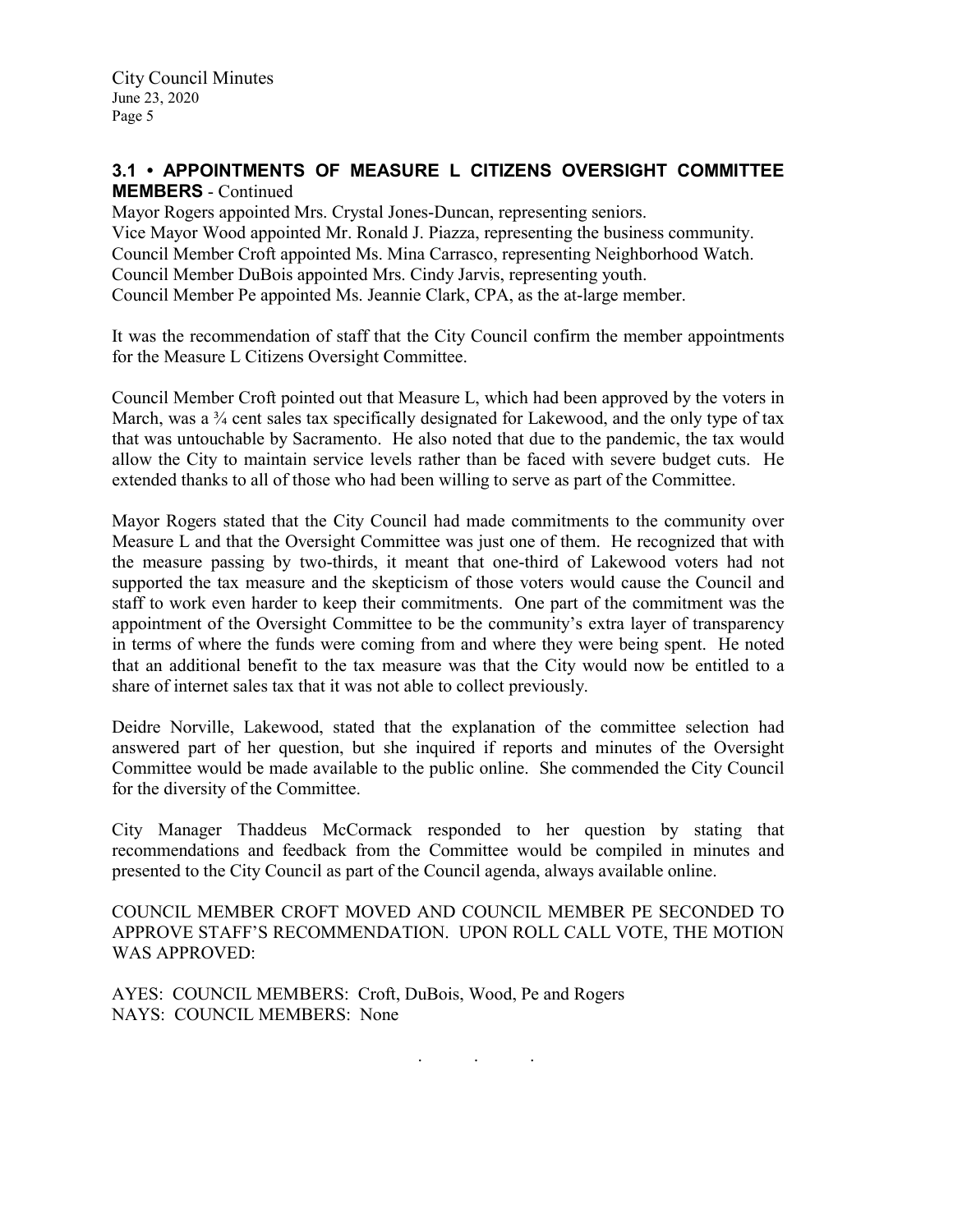#### **3.2 • TAKING THE "OBAMA MAYOR'S PLEDGE" TO REVIEW POLICE USE OF FORCE POLICIES IN LAKEWOOD, AND APPOINTING AN AD HOC COMMITTEE TO BE INVOLVED WITH THE WORK OF THE INTERFAITH COUNCIL AND COMMUNITY DIALOGUE**

The City Manager gave a presentation based on the memo in the agenda and stated the work of President Obama's U.S. Department of Justice-led 21st Century Policing Task Force in 2014-15 was the basis for the pledge. He advised that the pledge included four steps; 1) review of police use of force policies; 2) engage the community by including a diverse range of input, experiences and stories; 3) report the findings of the review to the community and seek feedback; and 4) reform the community's police use of force policies. At the request of Mayor Rogers, the City Council was requested to concur with and approve the signing of the pledge on behalf of the City of Lakewood. He noted that the City Council had initiated an Interfaith Council of local religious leaders to facilitate outreach and discussion on racial equity and community law enforcement relations to provide a forum for broader community engagement. This would be part of a greater community engagement strategy to encourage the review and comment process on law enforcement use of force, as well as broader experiences with law enforcement. He stated that along with review of use of force policies through the City Council and Public Safety Committee, the policies of the Los Angeles County Sheriff's Department would be made available through the City's website in order to seek public comments as a generator for positive change. It was the recommendation of staff that the City Council concur and approve Mayor Rogers' signing the Mayor's Pledge and approve the appointment by the Mayor of an Ad Hoc Committee on Community Dialogue.

Mayor Rogers stated that the City was embarking on a comprehensive strategy to deal with questions of race within the City of Lakewood, including use of force, police-community relations and general race equity issues. He also stated that existing policies, including force policies for the Sheriff's Department would be gathered and presented through the City's website with a goal to solicit input from the community on the policies and potential changes. The input received would be presented as feedback to the community and made available by report to the Sheriff's Department. He advised that the plan was to seek professional help for gathering the input, providing feedback to the community, and using that input to work toward identifying constructive solutions in a collaborative process, and that the Interfaith Council was a critical step to help mobilize members of the community.

Responding to the request of Mayor Rogers, Council Member DuBois stated she would agree to act as the City liaison to the Interfaith Council.

Mayor Rogers also appointed Council Members Croft and Pe to serve as the Ad Hoc Committee.

Vice Mayor Wood stated that the abilities to listen, to review and to seek public input and guidance was key and he endorsed the plan.

Responding to a question from Vice Mayor Wood, Mayor Rogers stated that thirty local interfaith leaders had been invited to participate and that nine had already agreed.

Council Member Croft stated that the Ad Hoc Committee would make every effort for residents to be able to participate in many formats, such as in person, over the internet and on the telephone.